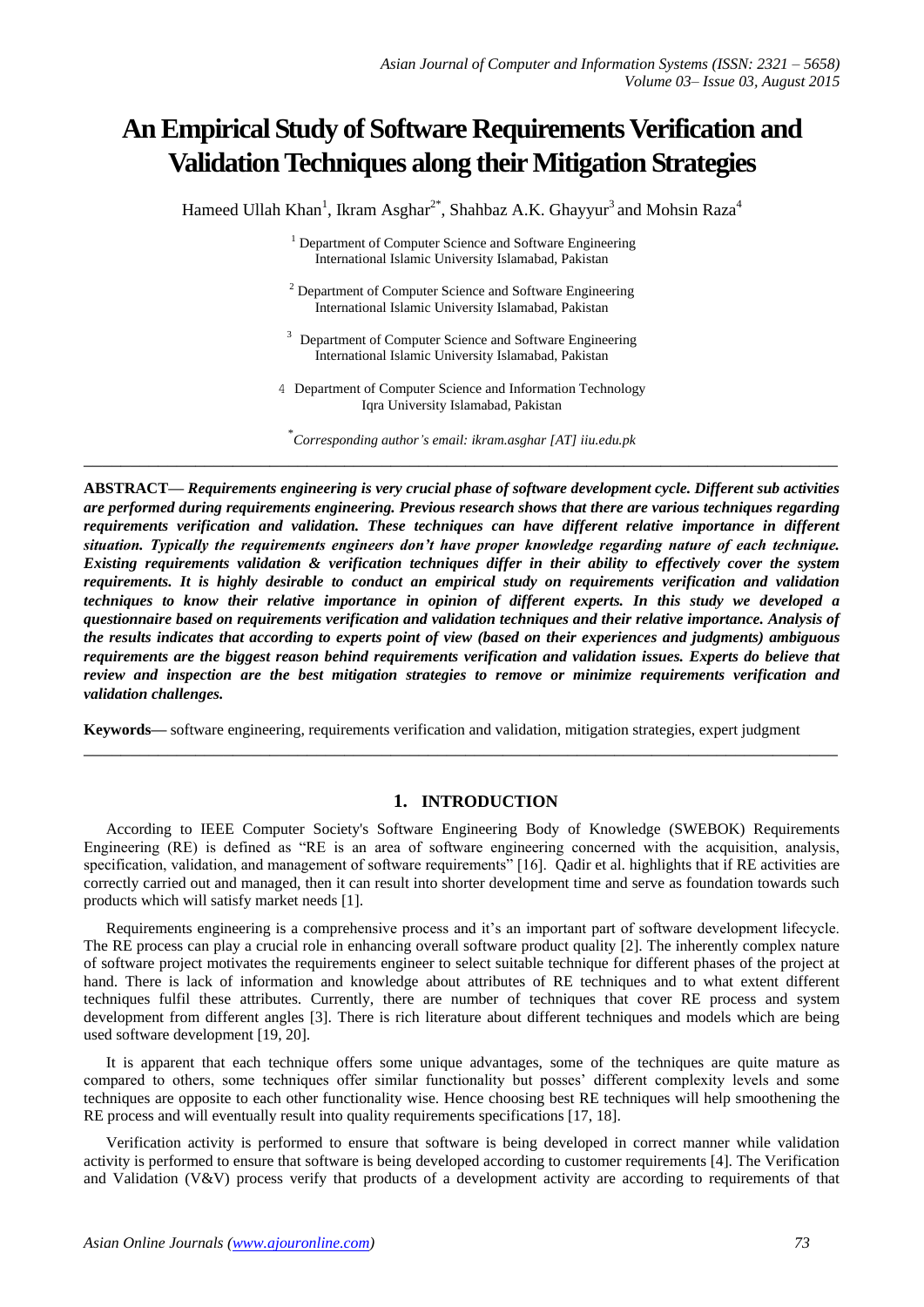specific activity or not, as well as it confirms that the resultant software product achieves its planned purpose and whether that product meet user requirements or not [5].

The core issue in requirements validation activity is that there is very little against which we can validate the requirements. The requirements validation process will enhance the confidence that requirements specification signify a system that should fulfill the actual needs of the stakeholders of that system [21]. The main issue in industry regarding requirements validation is that here are only few validation practices available. Furthermore there are very few experts of requirements validation, so companies have to use ad-hoc validation practices. Typically testing phase receives more attention, even though testing is frequently put in place while integrating different modules of some product.

The remaining part of the paper is structured as: section 2 describes literature review, section 3 presents requirements verification and validation techniques, section 4 focuses on research method used in the study, section 5 describes results with detailed discussion, and section 6 presents conclusion of the study and some future research directions.

# **2. LITERATURE REVIEW**

Requirements engineering is very crucial phase of software development lifecycle. There are various sub activities which are performed during requirements engineering. The requirements engineer should have knowledge of all the activities so that requirement engineering process can be carried out smoothly. Review of literature shows that requirements V&V practices and techniques are receiving much more importance from software engineering community as compared to few years back, when studies on requirements V&V practices and techniques were very few.

Li Jiang et al. presented a "Methodology for RE Techniques Selection (MRETS)". MRETS is an approach which facilitates Requirements engineers to pick appropriate RE techniques for a project at hand. The MRETS offers three features. 1- It supports requirements engineers for establishing a relationship between different attributes of a project and attributes of different RE techniques. 2- MRETS provides a prospect of using clustering concepts for analyzing details of RE techniques. 3- The objective function offers an efficient decision support instrument for selecting RE techniques [2].

In another study, Li Jiang et al. proposed a "Knowledge-based Approach for the Selection of Requirements Engineering Techniques (KASRET)". KASRET consists of three main features. 1- A collection of requirements techniques was developed providing brief facts about RE techniques. 2- KASERT combines positive features of various knowledge representation schemata and reasoning mechanisms. 3- The objective function which acts as a main decision support mechanism, assess the overall capacity and the cost of different RE techniques, which is supportive for the RE techniques selection [6].

Y.Ayalew et al. proposed a support technique selection process for requirements elicitation on the basis of factors which affect this process. The Analytic Hierarchy Process (AHP) gives a formal model which specifies the relative importance of the selection factors and the applicability of technique with respect to each factor. AHP can deal with subjectivity and improve the reliability of the results [7].

According to C. Ponsard et al. verification and validation practices must be started earlier during development process for achieving high level of assurance. The results of their study shows that higher assurance level can be gained through a goal oriented RE framework [8].

Another study suggests that ambiguous requirements are very critical issue during software development, as most of the stakeholders do not know about presence of ambiguity in requirements [9]. The objective of software verification and validation is to identify and resolve problems in the earlier stages of the software development life cycle. The initial phase of any software product, is elaborating requirements. Therefore, verification and validation of requirements may be considered the single most essential element of the software testing cycle [10].

Several formal and informal methods and techniques for verification and validation of software requirement specifications exist, but it may not be clear to a software team what types of methods could be used. Depending on the size of a software project, requirements specifications are developed only in natural language and therefore become less formal.

Requirements validation techniques are used to make sure that software requirements specifications are complete. These techniques range from prototyping, view point oriented techniques, use case based modeling, requirements reviews etc. [14].

The requirements validation techniques focused in current this study are: reviews and inspections, user manual writing, tracing approaches, requirements testing, prototyping and formal validation.

The aim of this work is to get knowledge about requirements validation & verification techniques and how these can be selected on the basis of their attributes. In order to achieve the above mentioned aim we set following objectives: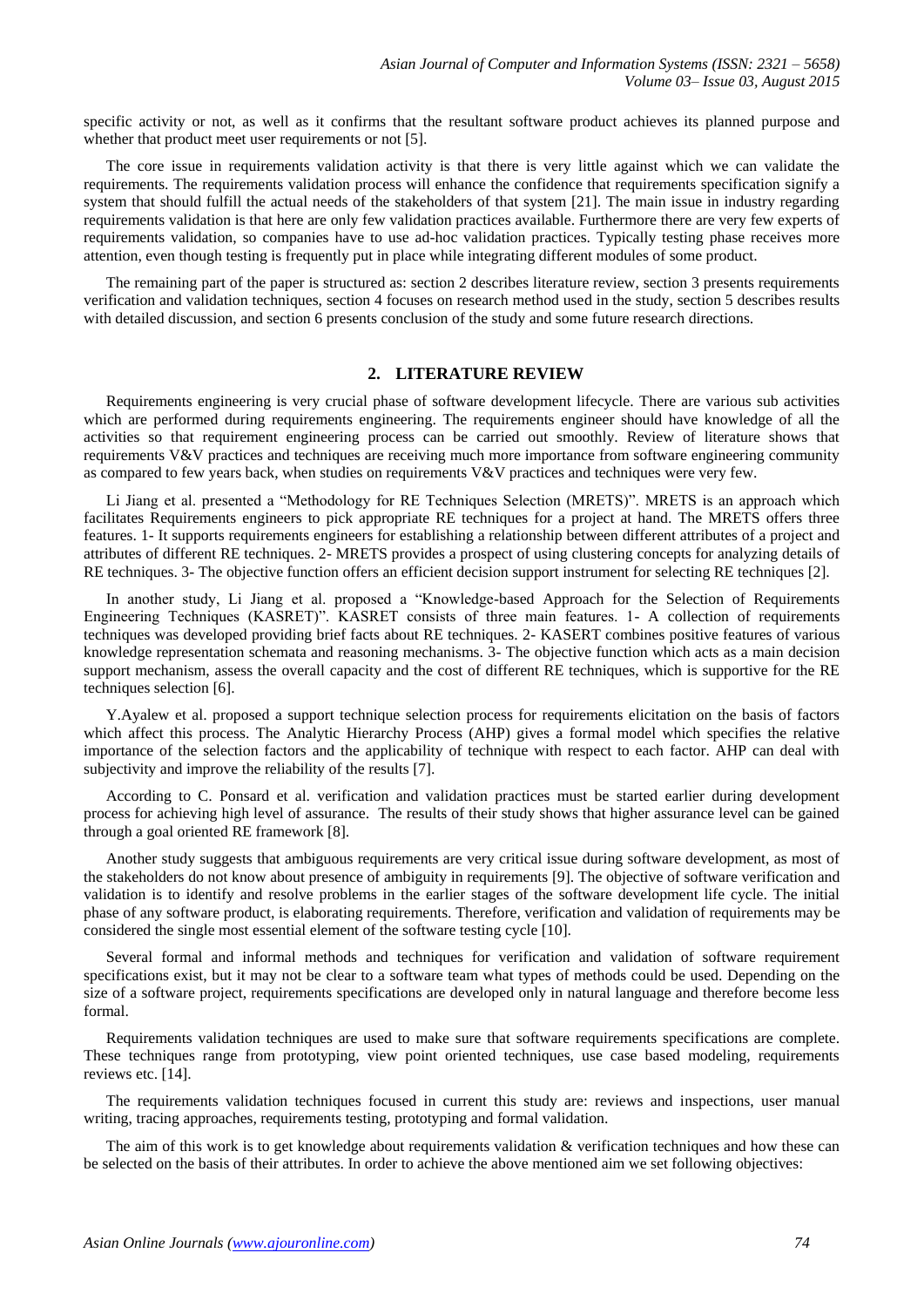- To facilitate decision making in case of requirements  $V&V$  selection.
- To facilitate requirement engineer in changing their policy.
- To enhance project manager's performance.

In order to achieve above objective this study investigates the following research questions.

Q1. Which attribute of requirements validation & verification have more relative intensity in software development industry?

Q2. Which requirements V&V technique is more favorable on each requirements V&V attribute?

### **3. REQUIREMENTS VERIFICATION AND VALIDATION TECHNIQUES**

Requirements validation is a concept where requirements documents are checked for ambiguity, consistency, completeness and accuracy. Some stakeholder related problems discovered during requirements validation which needs to corrected are, lack of conformance to quality standards, requirements ambiguities, errors in model of the system, requirements conflicts which were not detected during the analysis process. The inputs and outputs to the validation process are as follows:



**Figure 1:** The Inputs and Outputs to the Validation Process

There are different verification & validation techniques, where each has some advantages and disadvantages. Following are most important software requirements V&V technique surveyed from literature:

#### *3.1 Tracing approaches*

Tracing approaches help to ensure the coverage of all elicitation notes by examining goals against requirements, tasks and features. Furthermore these approaches make assure that everything in the specification is justified.

#### *3.2 Prototyping*

Prototypes are excellent way of demonstrating the requirements in the form of scenarios to help stakeholders discover problems; negotiate problems and validate requirements.

## *3.3 Requirements Testing*

 Each requirement should be testable and formulating requirements tests is a useful requirements validation technique. Test cases based on requirements should be written, so that these can be traced to requirements.

#### *3.4 User Manual Writing*

 User manuals forces to have detailed look at requirements especially related to usability. Typically user manuals include information related to system functionality, implementation, installation and getting started with it.

#### *3.5 Formal Verification and Validation*

 It is a useful way to verify whether a formal specification contains needed characteristics like consistency, mutual exclusion and completeness etc.

#### *3.6 Reviews and Inspections*

 It is a widely used requirements validation technique. Reviews and inspections are conducted by a group of people by reading and analyzing the requirements, searching for issues, meeting and discussing those issues and developing a consensus on corrective actions to be used for addressing those issues.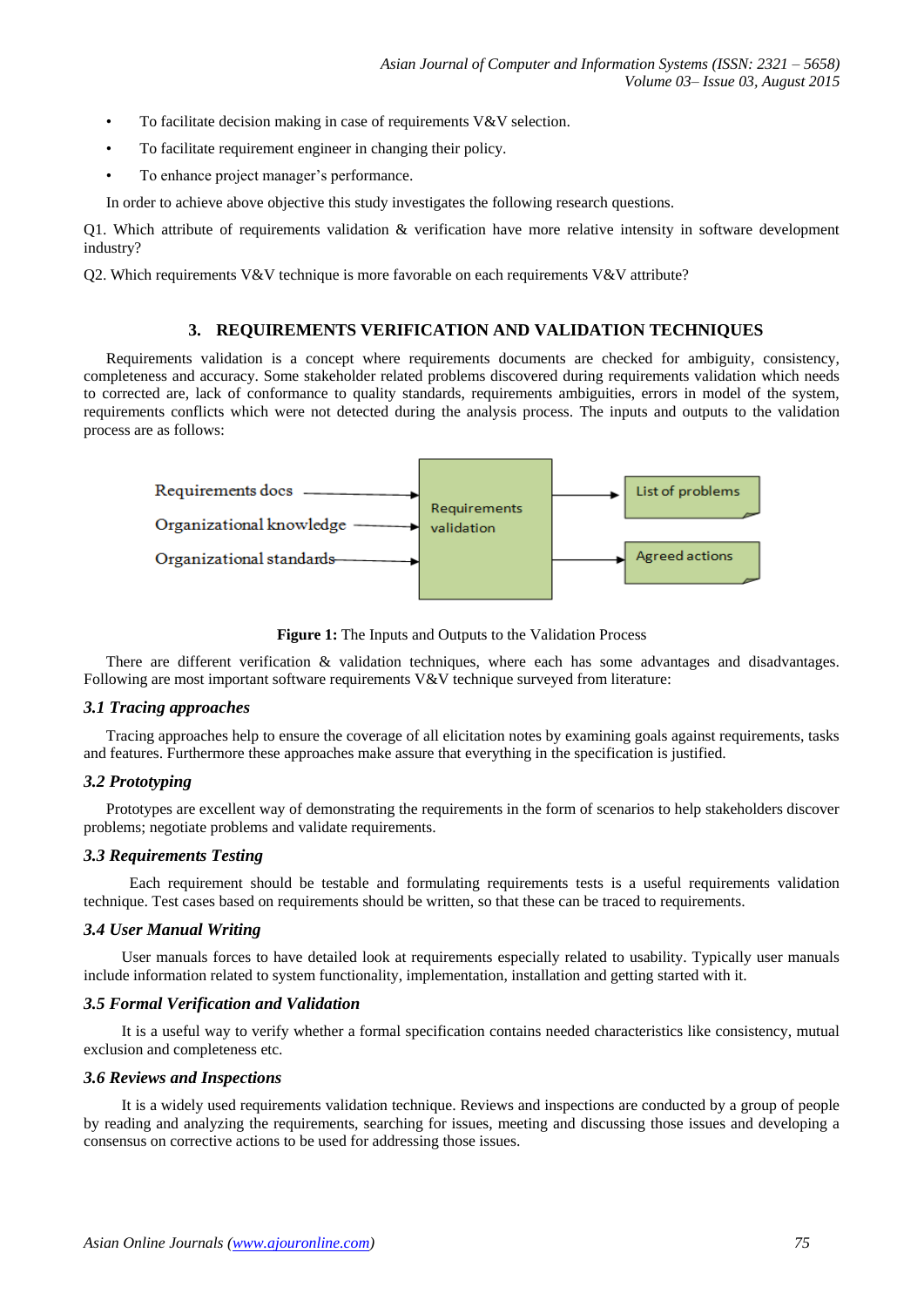# **4. RESEARCH METHOD**

The data for the current study is gathered from experts working in software industry. As the target population is dispersed, so we used survey (online questionnaire) based approach to gather data. Survey research method is a recommended for situations where self-reported data from large population is to be elicited [11]. The online questionnaire is based on Multiple-Criteria Decision-Making (MCDM) approach. MCDM is a decision aiding method having the goal of prioritizing the associated techniques and their attributes on the basis of the judgments of the decision makers. The experts have to choose their preference on the basis of their judgments. A number is assigned on a scale to each of these judgments, adapted from Saaty [27].

| <b>Intensity of Importance</b> | <b>Definition</b>      | <b>Explanation</b>                              |
|--------------------------------|------------------------|-------------------------------------------------|
|                                | Equal preference       | Two factors have same relative importance       |
| 3                              | Moderate preference    | One is slightly preferred over other            |
| 5                              | Strong preference      | One is strongly preferred over other            |
| 7                              | Very strong preference | One has very strong liking over other           |
| 9                              | Extreme preference     | Highest possible significance of one over other |
| 2,4,6,8                        | Intermediate values    | When compromise is needed                       |

**TABLE 1:** The Saaty Rating Scale [27]

The questionnaire developed for this study is based on requirements V&V techniques and their relative importance. The questionnaire can be accessed at the following link.

https://docs.google.com/file/d/0B7kcEnZ3IYUBMFFWY2FRMmoxN0k/edit?usp=sharing. Data is gathered from experts working in software industry for years. Target population includes different job role, company sector, gender and level of experience for more reliable results. Questionnaire is designed taking into account scale balancing, validity and reliability [12].

According to Pakistan Software Export Board (PSEB) most of the software houses are working in cities like Islamabad, Rawalpindi, Karachi and Lahore, so our targeted population is mostly from these cities. We used web based survey as it is an appropriate and fast method of data collection [13, 15]. We also emailed to CEO's/project managers and requested them to participate in this survey.

The Questionnaire used in the survey is designed according to the needs of the study and the questions are based on requirements V&V techniques and their relative importance.

The questionnaire is divided into two sections. Questions in section 1 of the questionnaire are related to respondents' demographic/organizational profile, while there are many questions in section 2 of the questionnaire which are related to requirements V&V techniques and their relative importance [15].

After getting data, results are gathered using statistical tool named Expert Choice. This study presents experts point of view on main causes behind requirement V&V issues and corresponding best mitigation strategies to remove or minimize requirements V&V challenges.

# **5. DISCUSSION ON RESULTS**

The questionnaire was posted online and requests were sent to different individuals and companies. Total 74 experts filled the survey. We received 55 complete responses and 19 incomplete responses. The results are based on 55 complete responses.

#### *5.1 Results from Section 1*

The respondents are from both segments of society with male representation of (83%) and female representation of (17%). Survey is filled form different experts working in software industry for the validity of results. The roles representations are: The Requirements Engineer representation in the survey is 20 (37%). The System Analyst representation in the survey is 14 (25%). The Team Lead representation is 4 (7%). The Project Manager representation is 8 (15%). There are also 9 (16%) responses from the professionals under the heading "Other". Gender results shows that the male representation is 43 (78%), while the female representation is 12 (22%). Their working experience in software industry ranges 2 years to 15 years. The respondents with work experience between 2 to 5 years are 30 (55%). The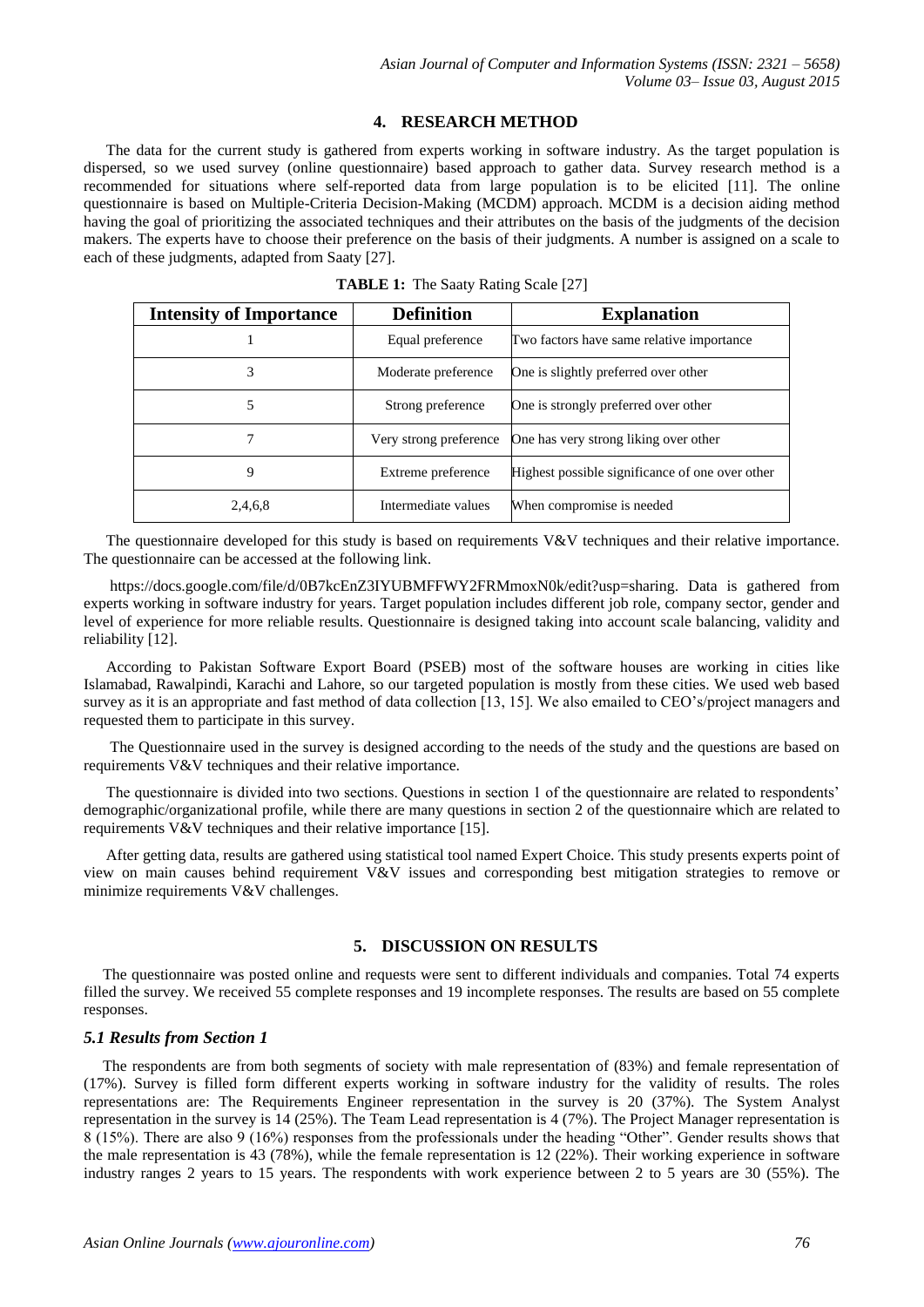respondents with work experience between 6 years to 10 years are 17 (31%). The number of respondents having experience greater than 10 years is 8 (14%). The respondents having experience of working at different organizations ranges between 1 to 3 organizations is 32 (59%), 4 to 6 organizations is 15 (27%) and more than 6 organizations is 8  $(14\%)$ .

There are 7 (13%) responses from the professionals having undergraduate level education, 35 (64%) respondents' have graduate level qualification, while 13(23%) respondents' have masters level qualification. There was also an optional question asked from respondents to provide the name of the organization where they work. The representation of professionals providing their organizational names are 46 (84%), while 9 (16%) respondents didn't mentioned the name of the organization where they work. The representation from professionals working in Local Companies is 19 (35%), Multinational Companies is 22 (40%), respondents under the heading "Others" were 5 (9%) and 9 (16%) respondents gave no answer to this question. There is maximum participation by private sector with 43 (79%) participants, the participation from semi Government Sector are 3 (5%), from Public Sector are 6 (11%), while 3 (5%) participants are under the heading "Other".

## *5.2 Results from Section 2*

Results from the Section 2 are related to requirements V&V techniques and their relative importance. There are further four subsections in Section 2. These are:

#### *5.2.1 Major Challenge for Requirements V&V*

The experts were asked to highlight the most critical cause which results into requirements verification and validation challenges. On the basis of previous research and studies from literature they were given three choices. These choices were: ambiguous requirements, inconsistency and conflicts and incomplete requirements.



**Figure 2:** Major Causes of RE V&V Challenges

Figure 2 shows that ambiguous requirement emerges as the main cause of requirements verification and validation issues as it received an overall importance of (.571), compared to inconsistency and conflicts (.143) and incomplete requirements (.286). So it can be assumed from the opinion of the experts for this research study that ambiguous requirements are the major cause of requirements verification and validation challenges. Therefore it must be given due importance so that requirements verification and validation challenges can be minimized or eliminated. The questions under the below headings explain effectiveness of each technique with respect to each criterion.

# *1) Ability to Identify Ambiguous Requirements*

 In this question the experts were asked about their preference for identifying ambiguous requirements on the basis of their experience and judgment. They were given the choices as: formal validation, tracing approaches, requirements testing, prototyping, reviews and inspections and user manual writing. They were also given a nine point scale for showing their preference.



**Figure 3:** Ability to Identify Ambiguous Requirements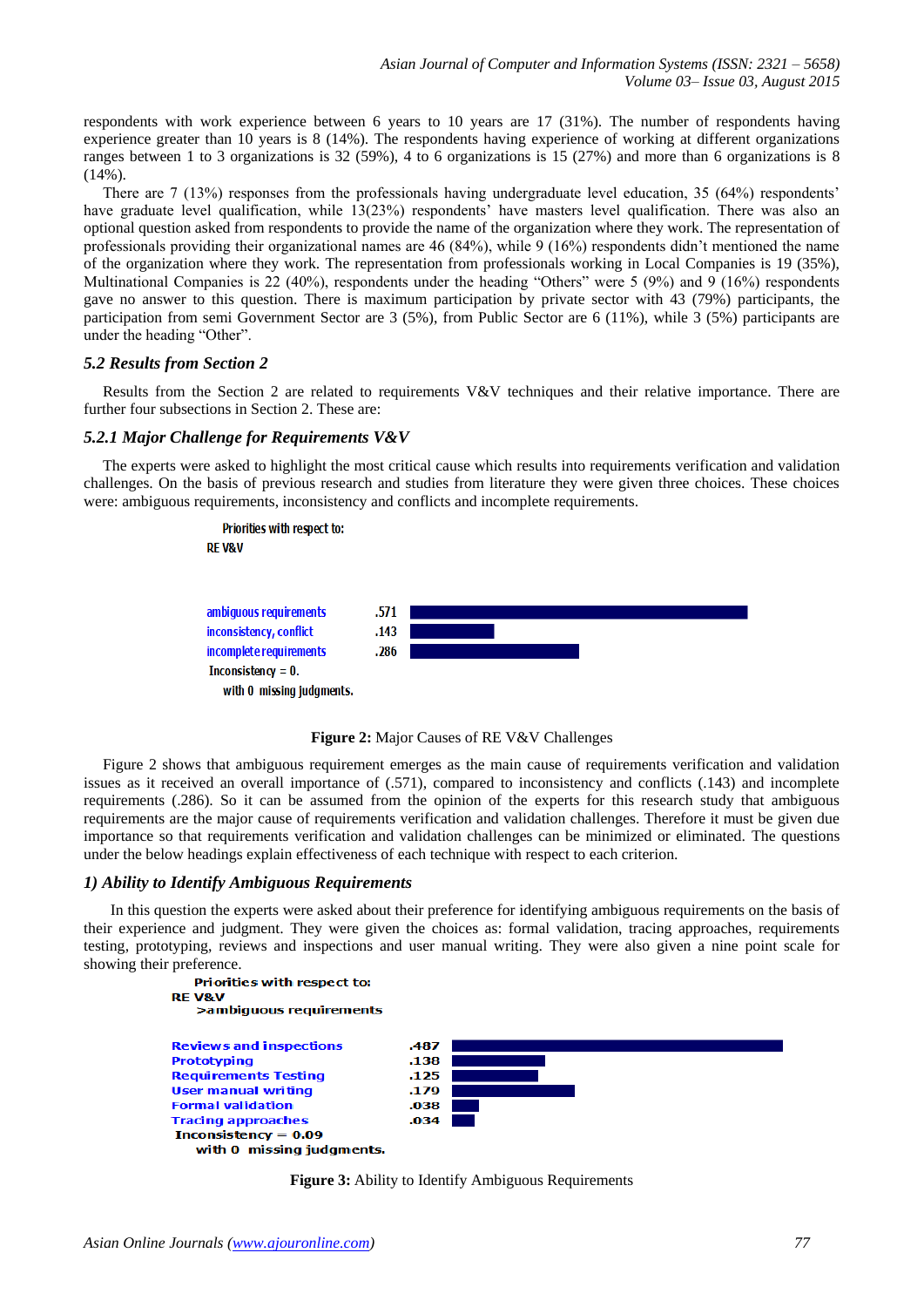The above Figure 3 shows the overall points weights given by experts to each requirements verification and validation technique regarding its ability to identify ambiguous requirements. Tracing approaches received an overall weight of (.034), prototyping (.138), requirements testing (.125), user manual writing (.179), formal validation (.038) and reviews and inspections received an overall weight of (.487).

So the results show that reviews and inspection with an overall weight of (.487) is the best choice for experts when it comes to the identification of ambiguous requirements.

## *2) Ability to Identify Conflicts and Inconsistency*

In this question the experts were asked about their preference for identifying conflicts and inconsistencies among requirements on the basis of their experience and judgment. They were given the choices as: formal validation, tracing approaches, requirements testing, prototyping, reviews and inspections and user manual writing. They were also given a nine point scale for showing their preference.



**Figure 4:** Ability to Identify Conflicts and Inconsistency

The above Figure 4 shows the overall points weights given by experts for each requirements verification and validation technique regarding its ability to identify conflicts and inconsistency. Tracing approaches received an overall weight of (.039), prototyping (.404), requirements testing (.110), user manual writing (.037), formal validation (.111) and reviews and inspections received an overall weight of (.300).

So the above results show that prototyping with an overall weight of (.404) is the best choice for experts when it comes to identify conflicts and inconsistencies among software requirements.

# *3) Ability to Identify Incomplete Requirements*

In this question the experts were asked about their preference for identifying incomplete requirements on the basis of their experience and judgment. They were given the choices as: formal validation, tracing approaches, requirements testing, prototyping, reviews and inspections and user manual writing. They were also given a nine point scale for showing their preference.



**Figure 5:** Ability to Identify Incomplete Requirements

The above Figure 5 shows the overall points weights given by experts for each requirements verification and validation technique regarding its ability to identify incomplete requirements. Tracing approaches received an overall weight of (.034), prototyping (.160), requirements testing (.032), user manual writing (.261), formal validation (.076) and reviews and inspections received an overall weight of (.436).

The above mentioned results show that reviews and inspections with an overall weight of (.436) is the best choice for experts when it comes to identify conflicts incomplete requirements. In coming section Dynamic Sensitivity Analysis of the above results are presented.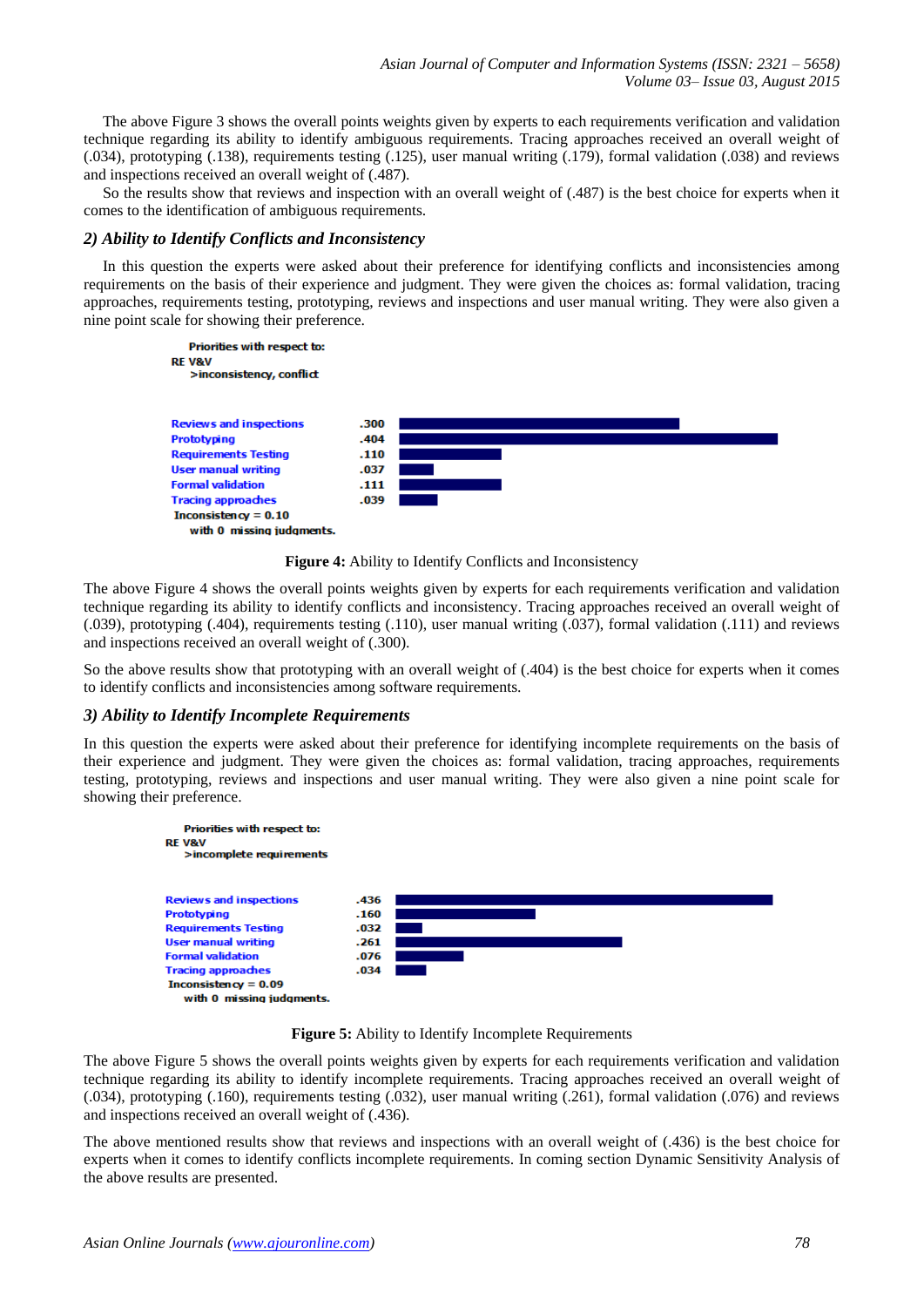### *5.2.2 Dynamic Sensitivity Analysis*

The most important part of sensitivity analysis is dynamic sensitivity of the results of the survey. The dynamic sensitivity shows percentage distribution of each criterion and their corresponding mitigation strategies. Figure 6 shows the dynamic sensitivity analysis summary for the current study.

The left portion of Figure 6 represents the priorities of the experts when they were asked to give weights to each requirement V&V related issues. According to experts point of view (based on their experience and judgment) 57.1% issues in requirements verification and validation are due to requirements ambiguity. Incomplete requirements received importance from 28.6 % of the total respondents. Inconsistent and conflictive requirements were given an overall weight of 14.3 % as being the issue behind requirements verification and validation related challenges.

The right portion of figure 5.5 represents the overall priorities of the experts when they were asked to give weight to each requirement V&V related mitigation strategies. Expert judgment data results show reviews and inspection as the best mitigation strategy with an overall weight of (44.1%) while other mitigation strategies received weight as prototyping (18.8%), user manual writing (18.1%), requirements testing (9.5%), formal validation (6.1%) and tracing approaches (3.5%).



# **Dynamic Sensitivity for nodes below: RE V&V**

The results of the survey indicate that to deal with requirements V&V issues, the management should try to avoid ambiguous requirements earlier in development lifecycle. A proper requirements analysis plan should always be developed for tackling requirements ambiguity. Review and inspection process should be implemented regularly throughout all software projects.

## **6. CONCLUSION & FUTURE RESEARCH DIRECTIONS**

Requirements engineering is very crucial phase of software development cycle. Different sub activities are performed during requirements engineering. Literature shows that there are various techniques regarding requirements verification and validation. These techniques have different relative importance in different situations and different researchers have suggested their usage according to their own expertise. This study performed a survey regarding requirements verification and validation techniques and their relative importance.

Talking about participants, there is participation from experts working in local companies as well as from multinational companies. Participants are from both segments of society male and female. Their education ranges from undergraduate to master level. Participants have variant experience from 2 years to 15 years. Most of the participants are from the area of requirements engineering which is the area of concern for this study.

The survey results received statistical treatment through the use of Expert Choice software. Generated results show that there is variance in choices of experts regarding causes of requirements verification and validation issues and their mitigation strategies. However majority of the experts believe that ambiguous requirements are the root cause behind most of the requirements verification and validation issues. Further analysis shows that experts also believe that reviews and inspections are best mitigation strategies to reduce/minimize requirements verification and validation issues as reviews and inspections are easy to implement as it associate less cost and time as compared to other corresponding mitigation strategies.

In recent times there is huge amount of research going of software requirements engineering related issues. However there is still lack of research dedicated to find mitigation strategies to overcome/minimize requirements verification and validation issues. This research activity was performed to bridge this gap.

However this study is based on responses from experts (based on their experience and judgments). The experts are only from Pakistan software industry. Therefore there is a clear future research direction of performing the same study in other countries as well. Another possible research direction can be to perform a questionnaire based survey from software